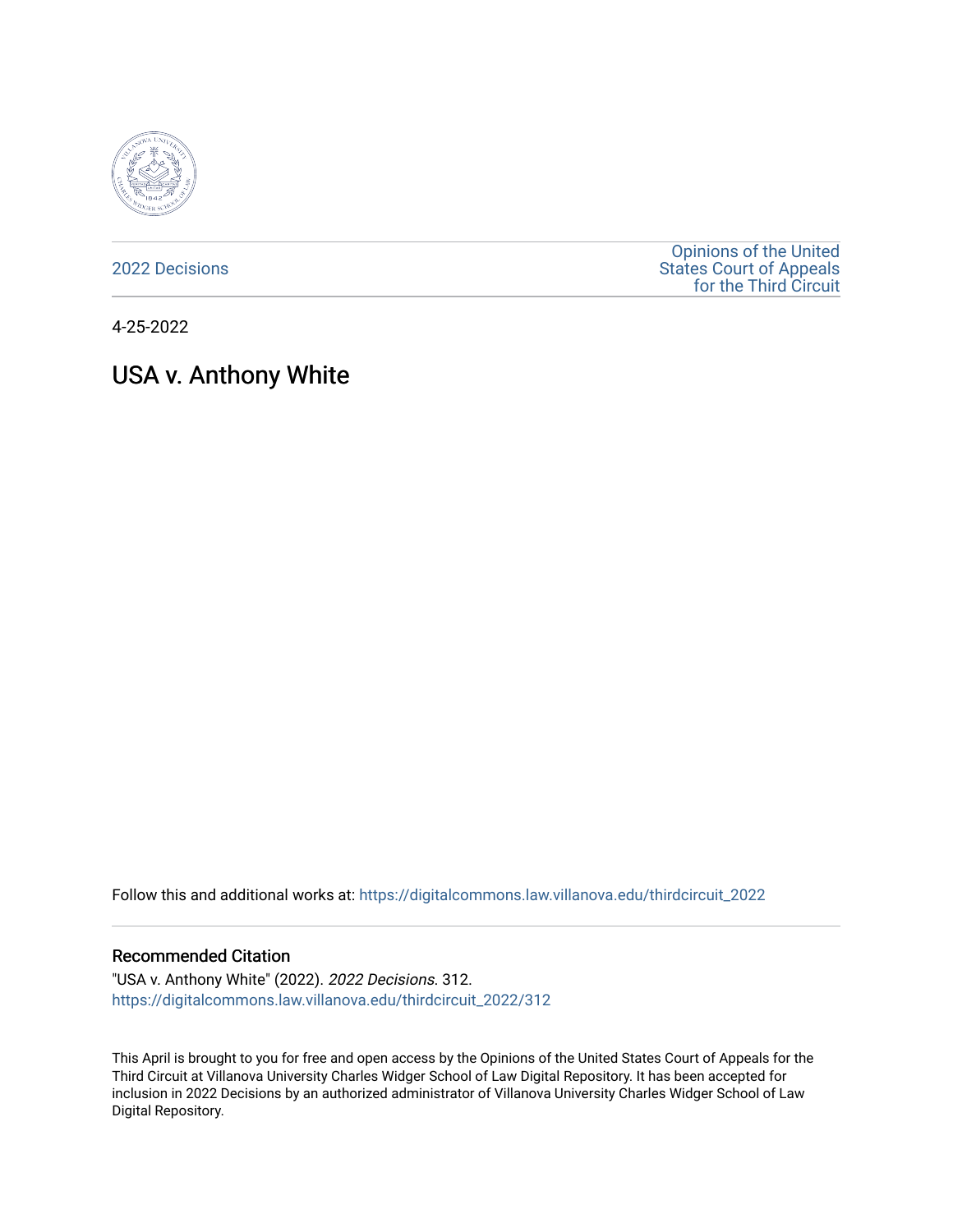#### **NOT PRECEDENTIAL**

## UNITED STATES COURT OF APPEALS FOR THE THIRD CIRCUIT

 $\frac{1}{2}$ 

No. 21-2326  $\frac{1}{2}$ 

## UNITED STATES OF AMERICA

v.

ANTHONY JEROME WHITE, a/k/a Dean Braithwaite, a/k/a Carlos Valentine, a/k/a Anthony Brown, Appellant

\_\_\_\_\_\_\_\_\_\_\_\_\_\_\_\_\_\_\_\_\_\_\_\_\_\_\_\_\_\_\_\_\_\_\_\_

On Appeal from the United States District Court for the Middle District of Pennsylvania (D.C. Criminal No. 1-06-cr-00266-001) District Judge: Honorable Sylvia H. Rambo

\_\_\_\_\_\_\_\_\_\_\_\_\_\_\_\_\_\_\_\_\_\_\_\_\_\_\_\_\_\_\_\_\_\_\_\_

Submitted on Appellee's Motion for Summary Action Pursuant to Third Circuit L.A.R. 27.4 and I.O.P. 10.6 March 10, 2022 Before: MCKEE, GREENAWAY, Jr., and PORTER, Circuit Judges

> (Opinion filed: April 25, 2022)  $\frac{1}{2}$

> > OPINION\*  $\overline{\phantom{a}}$

<sup>\*</sup> This disposition is not an opinion of the full Court and pursuant to I.O.P. 5.7 does not constitute binding precedent.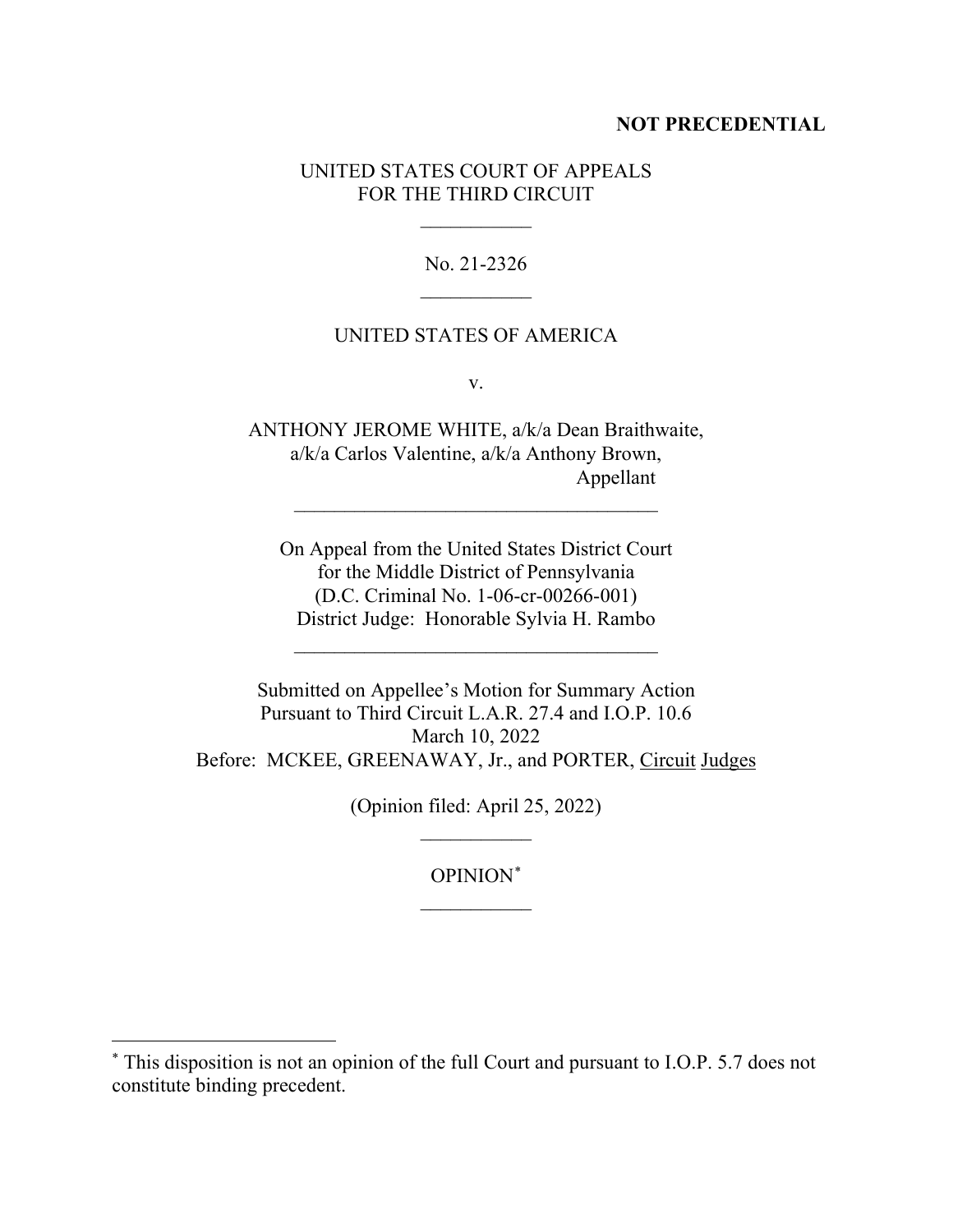#### PER CURIAM

Pro se appellant Anthony White appeals from the District Court's order denying his motion for compassionate release under 18 U.S.C.  $\S 3582(c)(1)(A)(i)$ . The Government has filed a motion for summary affirmance. For the reasons discussed below, we grant the Government's motion and will summarily affirm the District Court's order. See 3d Cir. L.A.R. 27.4; 3d Cir. I.O.P. 10.6.

## I.

Following a 2007 bench trial, White was found guilty of numerous drug and firearm offenses, and he was sentenced to a term of imprisonment of 420 months in prison, which was the low end the Guidelines range. We affirmed on direct appeal, the District Court denied White's 28 U.S.C. § 2255 motion, and we denied his request for a certificate of appealability.

In February 2021, White filed a pro se motion for compassionate release in light of the COVID-19 pandemic. See generally 18 U.S.C.  $\S 3582(c)(1)(A)(i)$  (providing that a sentence may be reduced if "extraordinary and compelling reasons warrant such a reduction"). The District Court appointed counsel, who filed a brief in support of White's motion, requesting that his sentence be reduced to time served and he be deported to his home country of Jamaica. White argued that he was at increased risk of contracting COVID-19 because he suffers from hypertension, leukopenia, pulmonary stenosis, and immune deficiencies. Furthermore, he asserted that his risk of contracting COVID-19 was "heightened immeasurably due to the explosion of COVID-19 cases in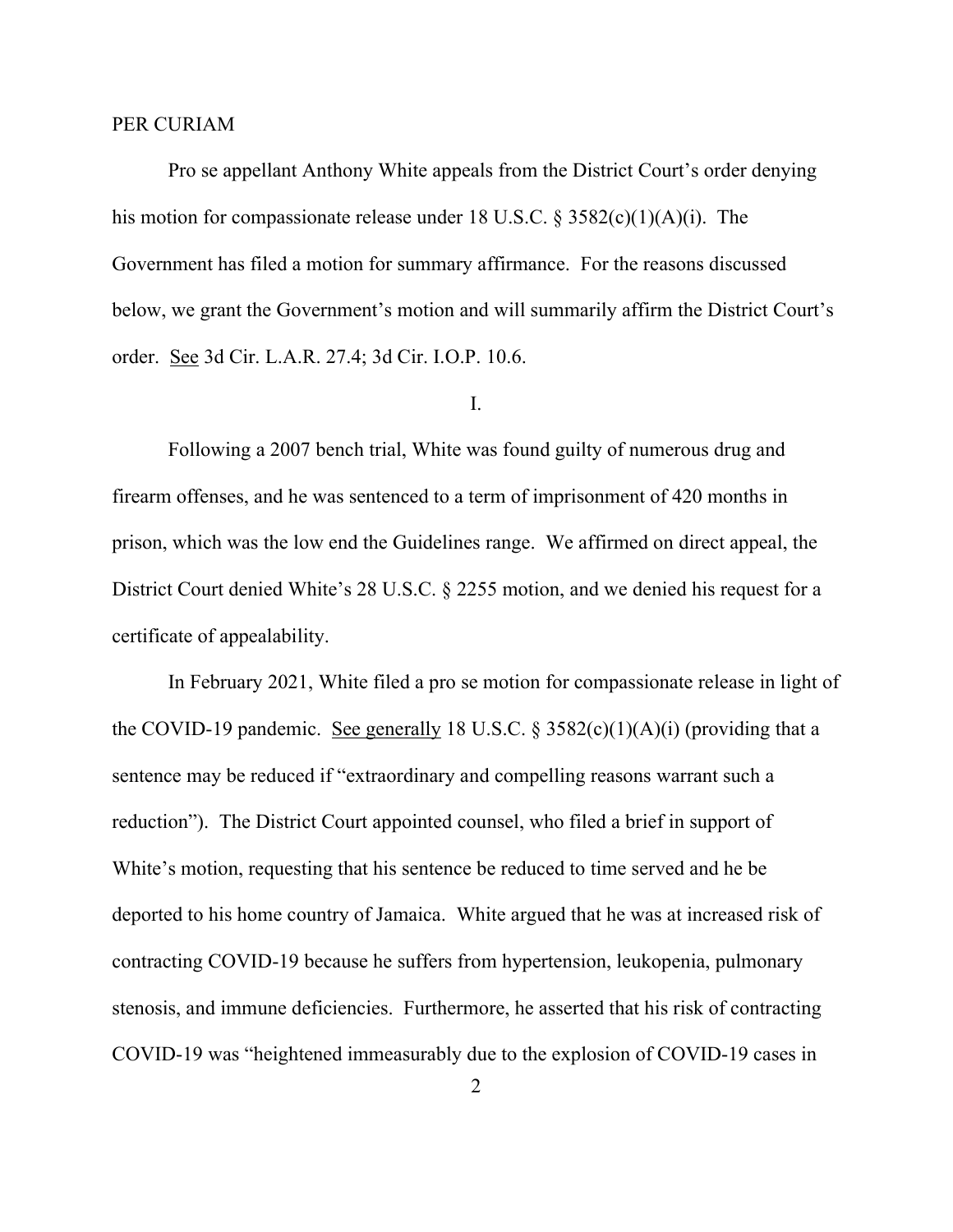prisons across the country," and he specifically cited the relevant data for USP Florence, where he was then confined. At an unspecified time thereafter, White was transferred to USP Victorville, where he is currently confined. In response to the motion, the Government argued that White's medical conditions and risk of contracting COVID-19 did not constitute extraordinary and compelling reasons for a sentence reduction and that the factors set forth in 18 U.S.C. § 3553(a) counseled against White's release.

The District Court denied the motion. The Court concluded that White failed to establish extraordinary and compelling reasons for a sentence reduction based on his medical conditions because the Centers for Disease Control and Prevention had listed only one of his medical conditions, hypertension, as possibly placing individuals at an increased risk of severe complications related to a COVID-19 infection. The Court also found that his risk of exposure was relatively minimal, given that the Bureau of Prisons was then reporting no active COVID-19 cases among the prisoners or staff at USP Victorville. Furthermore, the Court ruled that the § 3553(a) sentencing factors did not support a reduction to White's term of imprisonment.

This appeal ensued. In this Court, White filed a pro se brief in which he asserted that the District Court did not properly account for all of his medical conditions in determining that they did not constitute extraordinary and compelling reasons for a sentence reduction.<sup>1</sup> The Government has moved for summary affirmance.

<sup>&</sup>lt;sup>1</sup> White also challenged his 2007 conviction on double-jeopardy grounds. White is not entitled to relief on this argument because it should be asserted via a § 2255 motion. See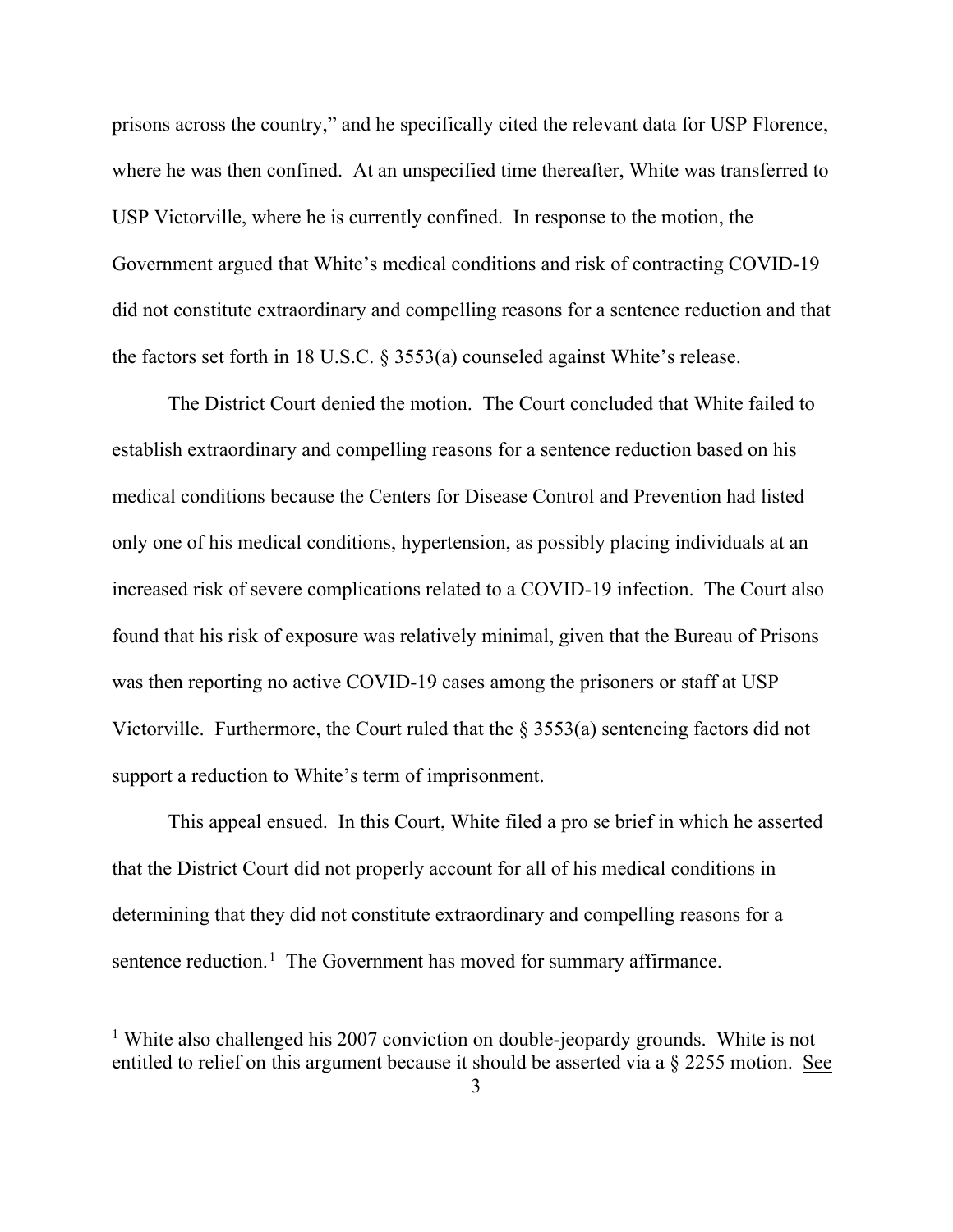II.

We have jurisdiction pursuant to 28 U.S.C. § 1291. We review for abuse of discretion the District Court's determination that the sentencing factors under Section 3553(a) do not weigh in favor of granting compassionate release. United States v. Pawlowski, 967 F.3d 327, 330 (3d Cir. 2020). "[W]e will not disturb the District Court's decision unless there is a definite and firm conviction that it committed a clear error of judgment in the conclusion it reached upon a weighing of the relevant factors." Id. (quotation marks and citation omitted). We may summarily affirm a district court's order if the appeal fails to present a substantial question. See Murray v. Bledsoe, 650 F.3d 246, 247 (3d Cir. 2011) (per curiam); 3d Cir. L.A.R. 27.4; 3d Cir. I.O.P. 10.6.

#### III.

We discern no abuse of discretion in the District Court's decision to deny White's motion. The compassionate-release provision states that a district court "may reduce [a federal inmate's] term of imprisonment" and "impose a term of probation or supervised release" if it finds that "extraordinary and compelling reasons warrant such a reduction."

generally Okereke v. United States, 307 F.3d 117, 120 (3d Cir. 2002) (stating that "[m]otions pursuant to 28 U.S.C. § 2255 are the presumptive means by which federal prisoners can challenge their convictions or sentences"); cf. United States v. Fine, 982 F.3d 1117, 1118-19 (8th Cir. 2020) (holding that defendant's § 3582(c)(1)(A)(i) motion challenging his career offender determination and resulting sentence was an unauthorized second or successive § 2255 motion); United States v. Carraway, 478 F.3d 845, 848 (7th Cir. 2007) ("[A]ny postjudgment motion in a criminal proceeding that fits the description of a motion to vacate, set aside, or correct a sentence set forth in the first paragraph of section 2255 should be treated as a section 2255 motion.").